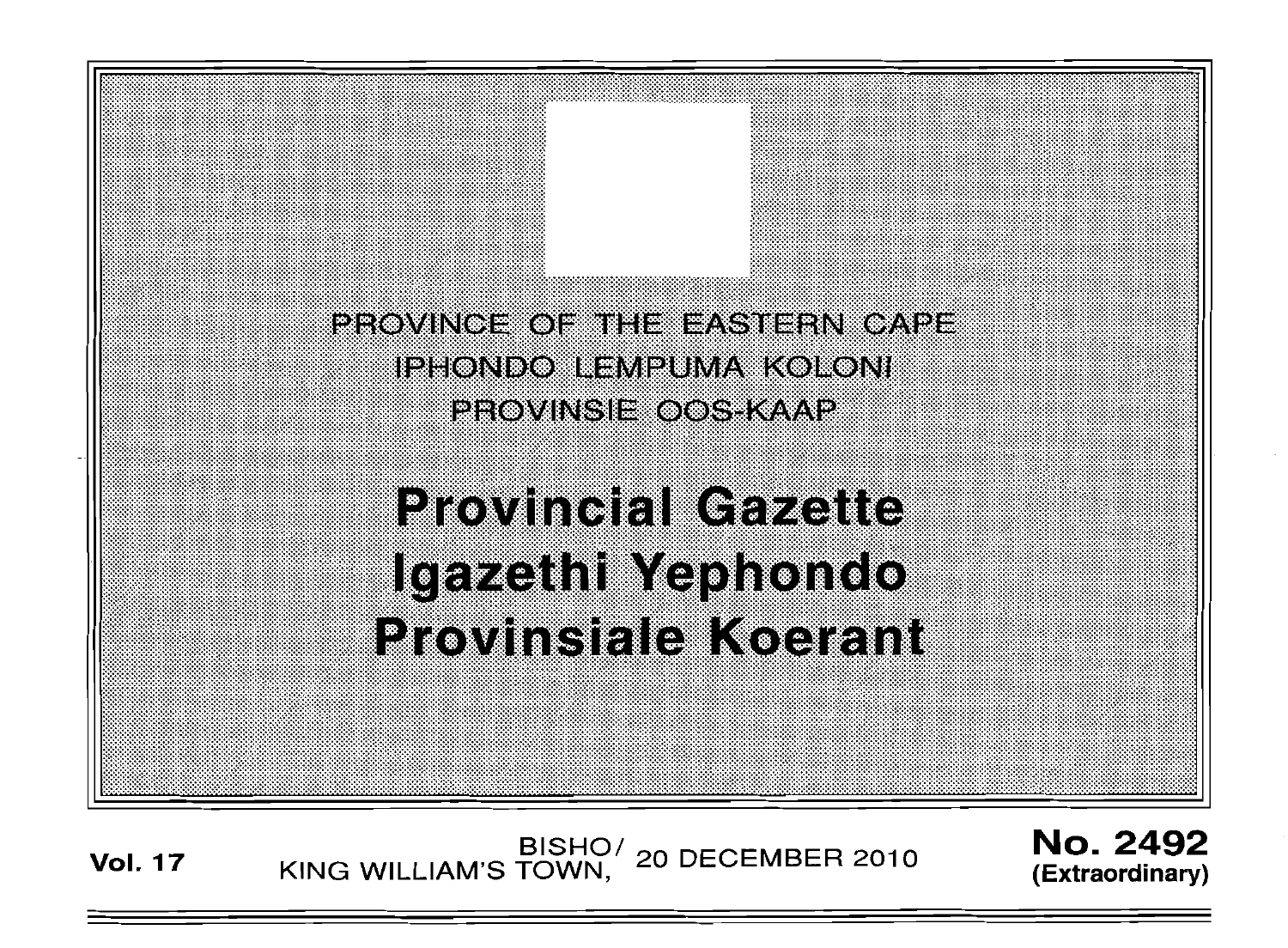### **IMPORTANT NOTICE**

**The Government Printing Works will not be held responsible for faxed documents not received due to errors on the fax machine or faxes received which are unclear or incomplete. Please be advised that an "OK" slip, received from a fax machine, will not be accepted as proof that documents were received by the GPW for printing. If documents are faxed to the GPW it will be the sender's responsibility to phone and confirm that the documents were received in good order.** 

**Furthermore the Government Printing Works will also not be held responsible for cancellations and amendments which have not been done on original documents received from clients.** 

## **CONTENTS • INHOUD**

| No. |                        | Page<br>No. | Gazette<br>No. |
|-----|------------------------|-------------|----------------|
|     | <b>GENERAL NOTICES</b> |             |                |
|     |                        | 3           | 2492           |
|     |                        | 4           | 2492           |
|     |                        |             | 2492           |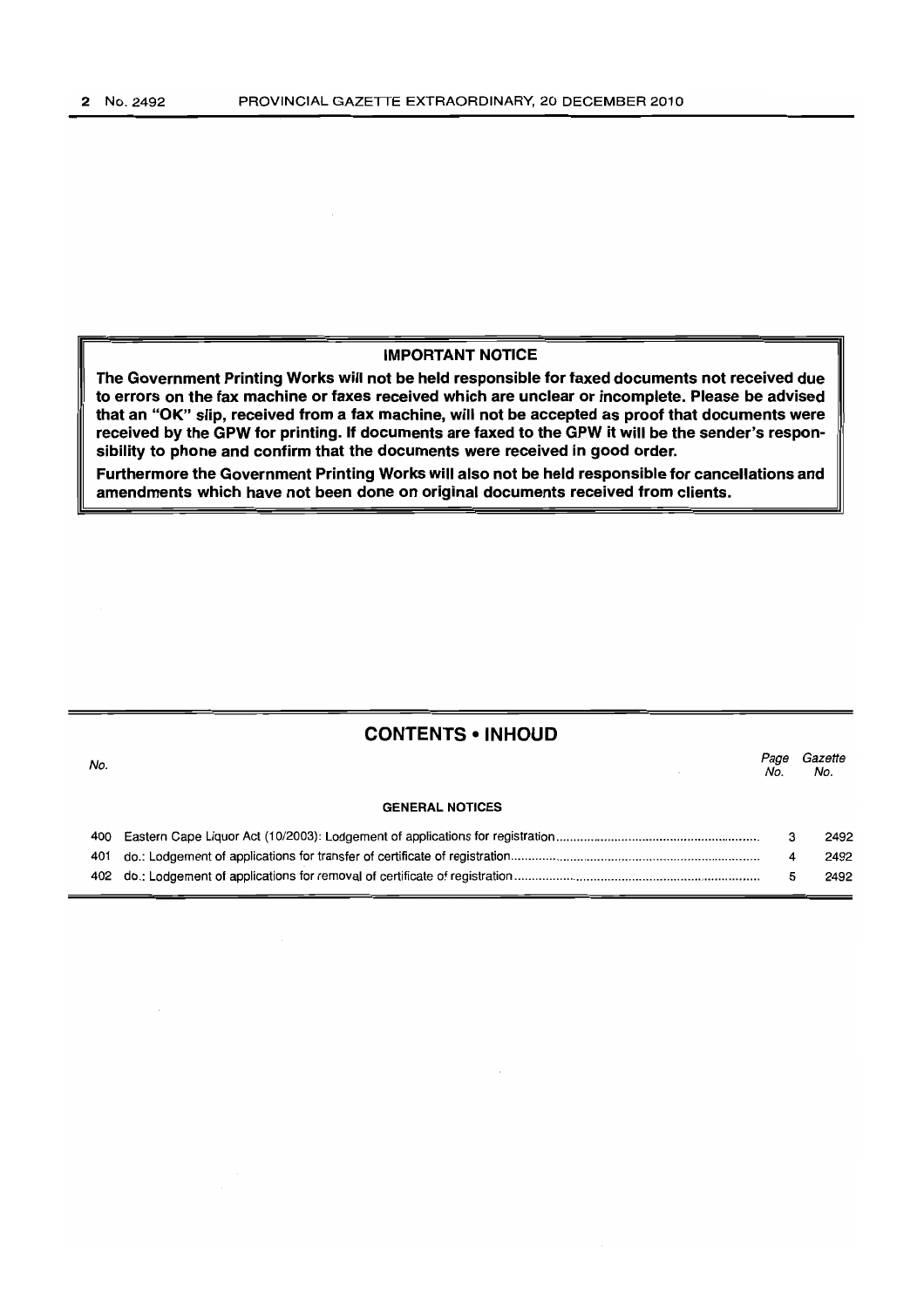# **GENERAL NOTICES**

No. 400

1. CM3 [Reg 4 (1))

EASTERN CAPE LIQUOR ACT, 2003 (Act No. 10 of 2003) NOTICE OF LODGEMENT OF APPLICATIONS FOR REGISTRATION

Notice is hereby given that the applications for registration, particulars of which appear in the Schedule hereunder, have been lodged with the Board.

Interested parties may, free of charge, inspect any application which appears in the Schedule hereunder and may within<br>twenty one days of this notice, lodge with the Board written representations in support of, or written

THEMBI ZONO - GXOYIYA EASTERN CAPE LIQUOR BOARD 13 December 2010

#### SCHEDULE

|                         | 1                | $\overline{\mathbf{2}}$              | 3                                   | 4                               | 5                                                                                          |
|-------------------------|------------------|--------------------------------------|-------------------------------------|---------------------------------|--------------------------------------------------------------------------------------------|
| Application<br>Number   |                  | Name and number of<br>Ward           | Kind of registration<br>applied for | Kind of<br>liquor to be<br>sold | Name under which business is to be conducted<br>and particulars of the erf, street or farm |
| $\mathbf{1}$            | ECP 19084        | Ward 8 Port St Johns                 | Consumption on and off<br>premises  | All Kinds                       | U 7 Tavern, Majola Admin Area, Mhlotsheni<br>Location, Port St Johns                       |
| $\overline{2}$          | <b>ECP 19085</b> | Ward 10 Engcobo<br>Municipality      | Consumption on and off<br>premises  | All Kinds                       | Tshayelela Tavern, Siphakathini Location, Gcina<br>Admin Area, Engcobo                     |
| $\overline{\mathbf{3}}$ | <b>ECP 19086</b> | Ward 9 Ntabankulu<br>Municipality    | Consumption on and off<br>premises  | <b>All Kinds</b>                | Lazly Tavern, Sikhulu Location, Tabankulu                                                  |
| 4                       | <b>ECP 19087</b> | Ward 17 BCM                          | Consumptio on and off<br>premises   | All Kinds                       | Nomkiti's H24 Ramaphosa, N.U. 9 Mdantsane                                                  |
| 5                       | <b>ECP 19088</b> | Ward 6 BCM                           | Consumption on and off<br>premises  | All Kinds                       | Shakes's, 31 Bamford Stree, Cc Lloyd Township,<br>East London                              |
| $\overline{6}$          | <b>ECP 19089</b> | Ward 2 Inxuba<br>Yethemba            | <b>Special Event</b>                | All kinds                       | Elzette Wedding, I.J.A Calata Street, Cradock                                              |
| $\overline{7}$          | <b>ECP 19090</b> | Ward 42 NMMM                         | Consumption on and off<br>premises  | All Kinds                       | Msutu, 44 Mgonci Street, Khayelitsha, Uitenhage                                            |
| 8                       | FCP 19091        | Ward 3 Koukamma<br>Municipality      | Consumpion on and off<br>premises   | All Kinds                       | Kuni's Tavern, Erf 1337 Mountain View, Kareedouw                                           |
| 9                       | <b>ECP 19092</b> | Ward 17 Amahlathi                    | Consumption on and off<br>premises  | All Kinds                       | Sandile's Restaurant, Farm 345, Stutterheim                                                |
| 10                      | <b>ECP 19093</b> | Ward 8 Kouga<br>Municipality         | Consumption on and off<br>premises  | <b>All Kinds</b>                | The Roase Barn, Die Erfie Portion 14 of the Farm,<br>Zeekoe River No. 691, Jeffreys Bay    |
| 11                      | ECP 19094        | Ward 14 Nyandeni<br>Municipality     | Consumption on and off<br>premises  | All Kinds                       | Zanozuko Tavern, Ngqurwini Location, Thekwini<br>Admin Area, Nggeleni                      |
| $\overline{12}$         | <b>ECP 19095</b> | Ward 17 KSD<br>Municipality          | Consumption on and off<br>premises  | All Kinds                       | Lisa Tavern, Buyi Location, Mghekezweni Admin<br>Area, Mthatha                             |
| 13                      | <b>ECP 19096</b> | Ward 3 NMMM                          | Consumption on and off<br>premises  | All Kinds                       | Spitbraai Ranch, 147 Main Road, Walmer, Port<br>Elizabeth                                  |
| 14                      | <b>ECP 19097</b> | Ward 29 NMMM                         | Consumption on and off<br>premises  | All Kinds                       | Mama Baby's Place, 104 Duba Street, Zwide, Port<br>Elizabeth                               |
| 15                      | ECP 19098        | Ward 33 NMMM                         | Consumption on and off<br>premises  | All Kinds                       | Kwa Nowethu, 18737 Bambatha Street, Ezinyoka,<br>Govan Mbeki, Port Elizabeth               |
| 16                      | ECP 19099        | Ward 5 NMMM                          | Consumption on and off<br>premises  | All Kinds                       | Cheers, 10 Harrower Road, North End, Port<br>Elizabeth                                     |
| 17                      | <b>ECP 19100</b> | Ward 40 NMMM                         | Consumption on and off              | All Kinds                       | Generator's Place, Erf 1144 Mission Road,<br>Greenbushes, Port Elizabeth                   |
| $\overline{18}$         | <b>ECP 19101</b> | Ward 58 NMMM                         | Consumption on and off<br>premises  | <b>All Kinds</b>                | Dans Place, 45 Quinira Street, N.U. 4B, Motherwell,<br>Port Elizabeth                      |
| 19                      | <b>ECP 19102</b> | Ward 24 Ingquza Hill<br>Municipality | Consumption on and off<br>premises  | All Kinds                       | Masphile Tavern, Mkhamela Location, Lusikisiki                                             |
| 20                      | ECP 19103        | Ward 2 Sakhisizwe<br>Municipality    | Consumption off<br>premises         | All Kinds                       | Nolungile's Tavern, 2342 Old Location, Elliott                                             |
| 21                      | <b>ECP 19104</b> | Ward 3 KSD                           | Consumption on and off              | All Kinds                       | Thozi's Tavern. 403 Stofile Street, Ngangelizwe,                                           |
|                         |                  | Municipality                         | premises                            |                                 | Mthatha                                                                                    |
| 22                      | <b>ECP 19105</b> | Ward 4 BCM                           | <b>Special Event</b>                | All Kinds                       | Suffers Challenge, Nahoon Beach, East London                                               |
| 23                      | ECP 19106        | Ward 6 Mbhashe<br>Municipality       | Consumption on and off<br>premises  | All Kinds                       | Zizamele Tavern, Nywara Admin Area, Komkhulu,<br>Dutywa                                    |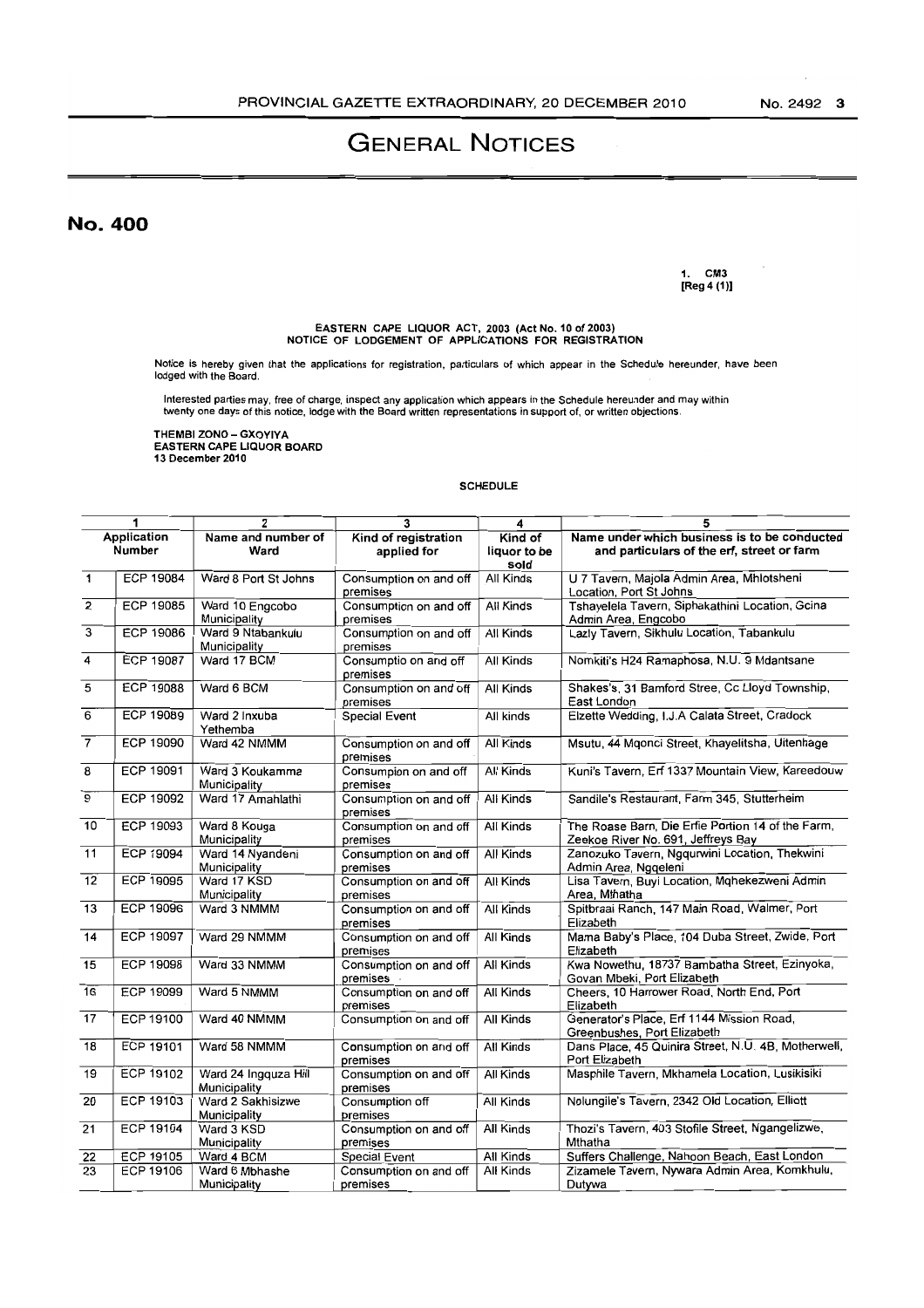| 24 | <b>ECP 19107</b> | Ward 12 Elundini | Consumption on and off | All Kinds | Phothoma Tavern, P.O. Box 53, Matatiele         |
|----|------------------|------------------|------------------------|-----------|-------------------------------------------------|
|    |                  | Municipality     | premises               |           |                                                 |
| 25 | ECP 19108        | Ward 17 BCM      | Consumption on and off | All Kinds | Spakes Tavern, 638, N.U. 9, Mdantsane           |
|    |                  |                  | premises               |           |                                                 |
| 26 | ECP 19109        | Ward 25 BCM      | Consumption on and off | All Kinds | Nopinky Tavern, K699 Khayelitsha, Postdam, East |
|    |                  |                  |                        |           | London                                          |
| 27 | ECP 19110        | Ward 17 BCM      | Consumption on and off | All Kinds | Nongaba's Tavern, 980 N.U. 9, Mdantsane         |
|    |                  |                  | premises               |           |                                                 |
| 28 | ECP 19111        | Ward 10 BCM      | Consumption on and off | All Kinds | Mam'Rubie's Tavern, 807 Nonkwelo Street,        |
|    |                  |                  | premises               |           | Duncan Village, East London                     |
|    |                  |                  |                        |           |                                                 |

# No. 401

FORM 9 [Reg 11 (1)]

#### EASTERN CAPE LIQUOR ACT, 2003 (Act No. 10 of 2003)

### NOTICE OF LODGEMENT OF APPLICATIONS FOR TRANSFER OF CERTIFICATE OF REGISTRATION

Notice is hereby given that the applications for transfer of certificates of registration, particulars of which appear in the Schedule hereunder, have been lodged with the Board.

Interested parties may, free of charge, inspect any application which appears in the Schedule hereunder and may within twenty one days of this notice, lodge with the Board written representations in support of, or written objections.

THEMBIE ZONO - GXOYIYA EASTERN CAPE LIQUOR BOARD 13 December 2010

#### SCHEDULE

|                       |                 | 2                              | 3                                                                               | 4                                                                                             | 5                                                                               |
|-----------------------|-----------------|--------------------------------|---------------------------------------------------------------------------------|-----------------------------------------------------------------------------------------------|---------------------------------------------------------------------------------|
| Application<br>Number |                 | Name and<br>number of Ward     | Particulars of certificate of<br>registration                                   | Particulars of<br>holder of<br>certificate of<br>registration                                 | Particulars of<br>prospective holder<br>of certificate of<br>registration       |
|                       | <b>ECP 1420</b> | Ward 7 Mbizana<br>Municipality | Ludeke Liquor Store, Shop<br>NO. 2 Off Main Road.<br>Between Bizana & Flagstaff | Sigawuli Gideon<br>Zindela, Isikelo<br>Admin Area.<br>Bizana                                  | Nomakhosazana<br>Joyce Zindela,<br>Ludeke Halt, Isikelo<br>Admin area, Bizana   |
|                       | <b>ECP 3100</b> | Ward 1 NMMM                    | Glendore Arms, 1952<br>Glendore arms, Glendore<br>Raod, Walmer, Port Elizabeth  | John Rutter Wells.<br>Erf 1952, Glendore<br>arms. Glendore<br>Road, Walmer, Port<br>Elizabeth | Rusticana Investment.<br>164 Cc 17 Timothy<br>Avenue, Charlo, Port<br>Elizabeth |
|                       | ECP 6461        | Ward 5<br>Sakhisizwe           | Aunty's Tavern, Manzimdaka<br>Admin Area, Cala                                  | Nofanevele Evelyn<br>Bukani.<br>Manzimdaka Admin<br>Area, Cala                                | Akhona Bukani,<br>Manzimdaka Admin<br>Area, Cala                                |